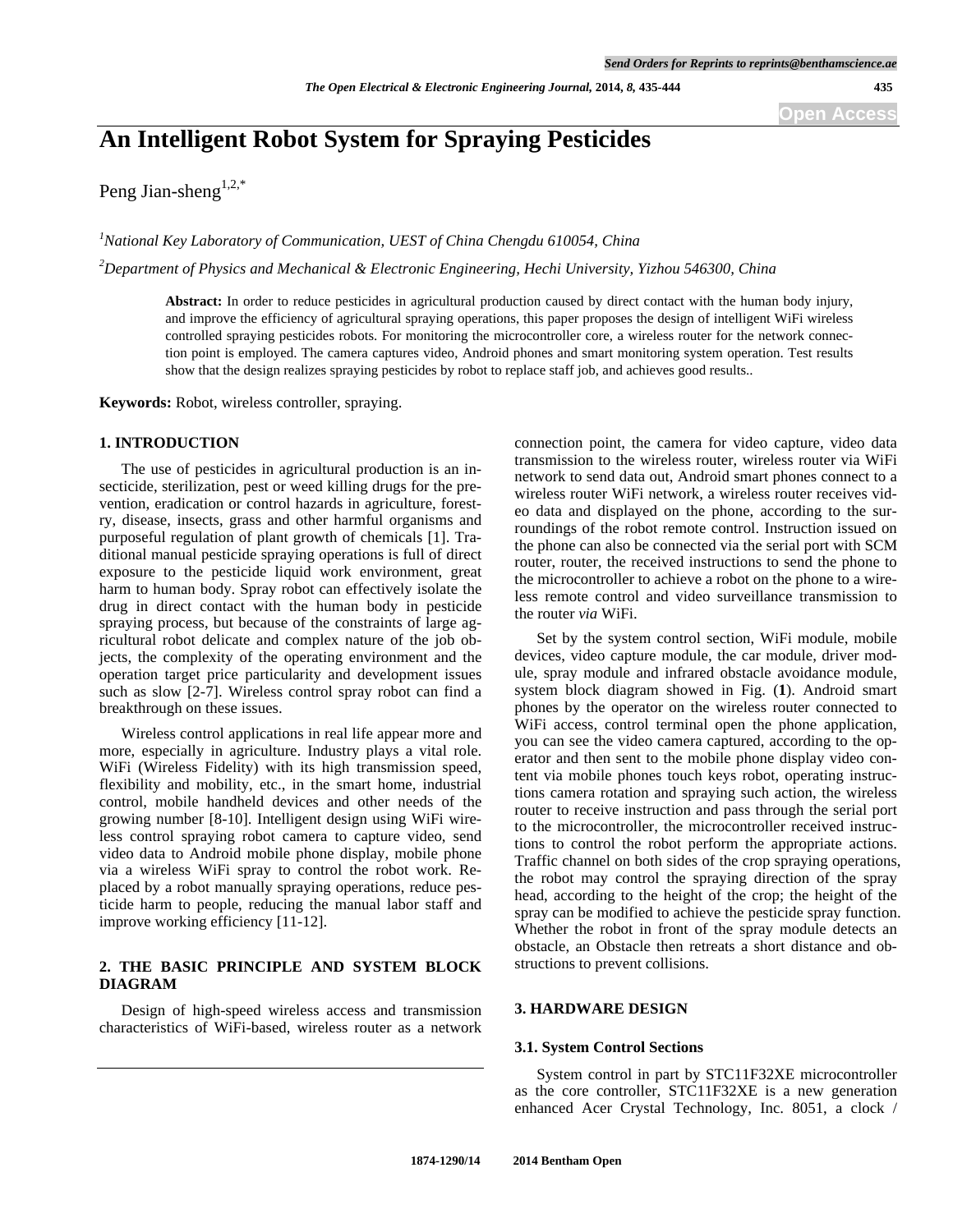

**Fig. (1).** A system block diagram.



**Fig. (2).** System control section schematic.

machine cycle, with high-speed, high reliability, super antijamming capability, low power consumption characteristics. SCM and routers are TTL level, microcontroller TX and RX pin TTL serial port pin connection and wireless router; leads to six I/O control L298 motor drive, drive motor and control groups trolley lift motor; lead five I/O control 5-way steering; power supply section is integrated LM2596 switching regulator chip, with perfect protection circuits, power utilization, requires minimal external devices that can provide more current 3A ensure circuit normal power supply. Providing regulated power microcontroller and servos has been figured Schematic in Fig. (**2**).

#### **3.2. Trolley Modules**

As a carrier trolley, carrying the liquid jet and the entire hardware system, the body part is tracked chassis of the vehicle, the configuration four motors; motor twenty-two approximately parallel to improve the driving ability. Use crawler chassis of the vehicle can be a step in a variety of composite cement road pavement, mud, gravel, pavement, grass and the like. L298 car motor power motor drive circuit by driving the car, using a nickel - cadmium (Ni-Cd) as a power source, provides a strong impetus to the car.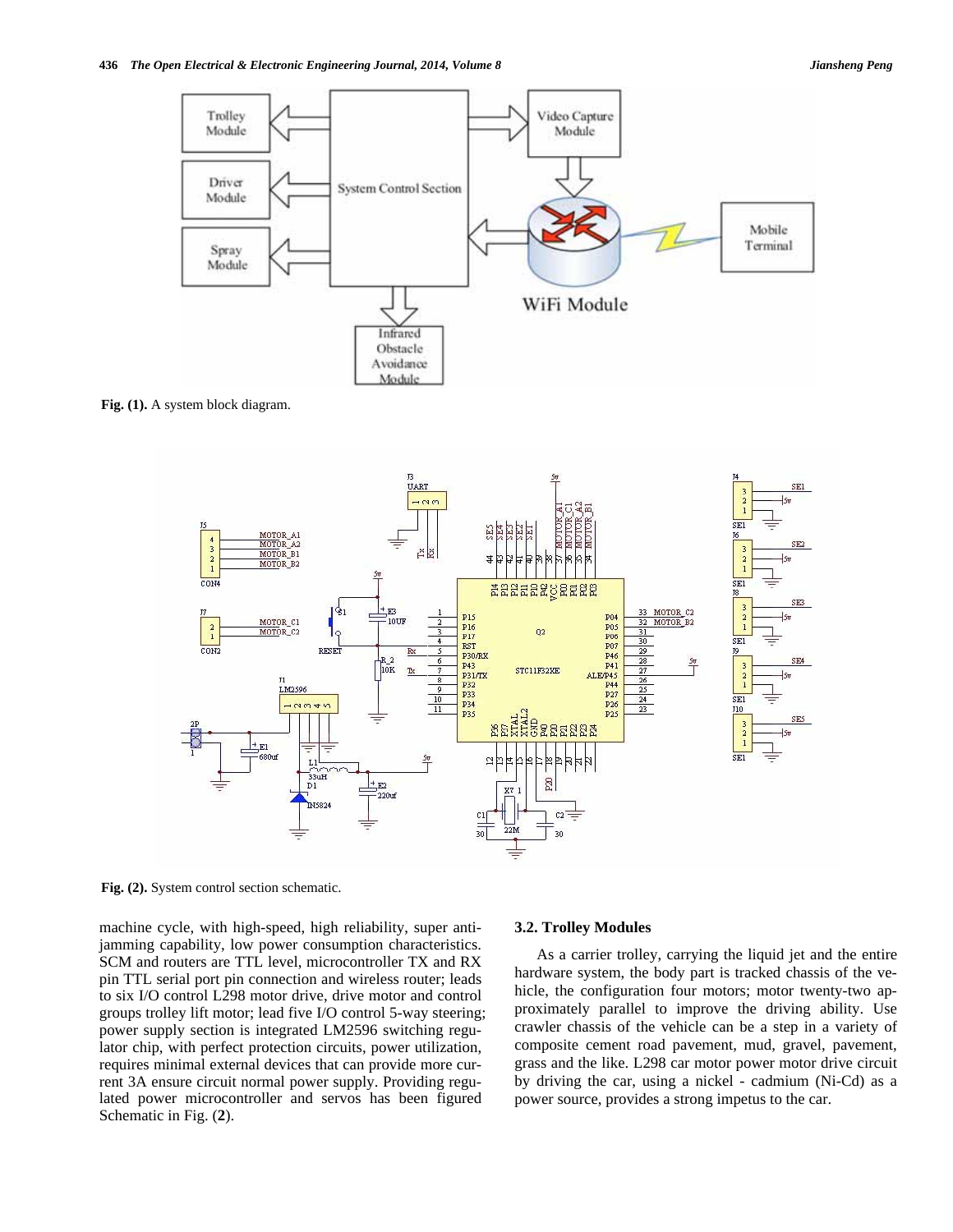

**Fig. (3).** L298 motor drives the circuit diagram.



**Fig. (4).** I/O control relay circuit.

#### **3.3. Driver Modules**

DC motor driver using L298 driver chip, the chip is a high-voltage high-current two H-bridge full-bridge drives, the drive circuit has six controls terminal (2-enabled client and four control sites), there are four output ends, a driving circuit may drive two motors. I/O and control port connected to the microcontroller L298, a program to monitor the motor's story, reverse and stop. L298 motor drive circuit is shown in Fig. (**3**).

#### **3.4. Spray Modules**

Spray module consists of a spray head, pumps, relays, Servos, screw fixation rod and DC machine. In the back of the car create a lifting device, using an ordinary DC motor using L298 high-power motor drive circuit. Spray the screw nut and platform are secured together, the other end of the platform can be sprayed on the other a vertical rod fixed to the slide, driven by the DC motor to rotate the screw may be moved up and down to control the spray platform. Screw length 38cm, platform lift spray distance is 35cm, the car height 17.5cm, install the motor, spray the platform increases to the height of the highest point of the spray head is 65cm, the height of the lowest point is 30cm.

Steering model is MG995, metal gears, double ball bearing, 5V power supply, the rotation angle 0-180 degrees. A signal line to generate a PWM waveform is monitored by the microcontroller, rotate different angles depending on the duty cycle of the PWM servo. Install a steering gear, steering gear and spray the spray head is fixed on the platform together, servos to control the rotation of the spray head is turned by the microcontroller's PWM waveform control.

A microcontroller I/O control transistor base, through the transistor drive relays, pumps and power through the relay is turned on, the pump suction end is connected to the bottom of the bottle, and the other end connected to the spray head, spray from the spray head, the microcontroller I/O port can control the working status of the pump. I/O control circuit diagram showed in Fig. (**4**).

Another MCU I/O port control transistor base, through the transistor drive relays, relay pumping pump power is turned on, program-controlled robot to drug infusion syrup bucket.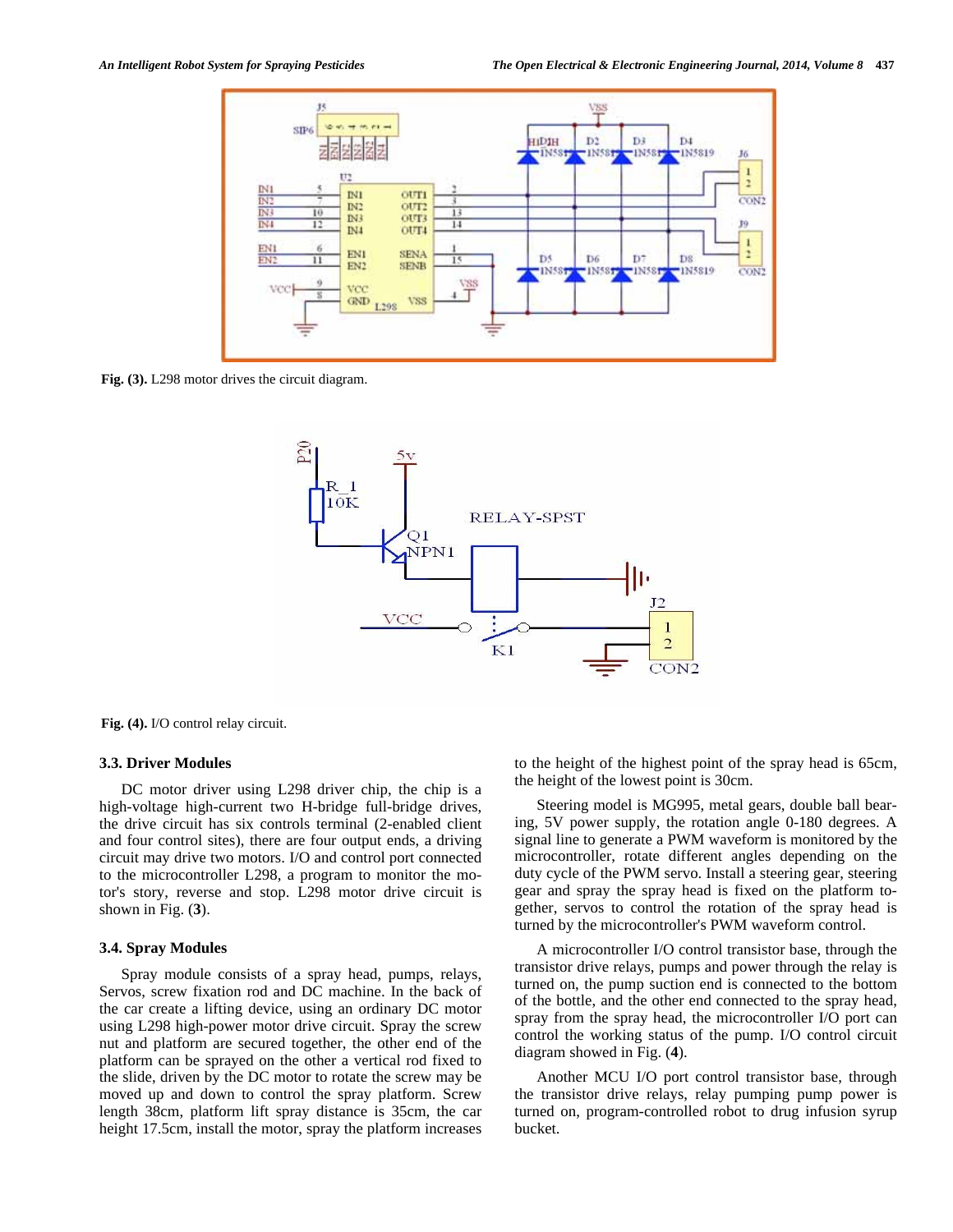

**Fig. (5).** Infrared obstacle avoidance circuit.

#### **3.5. Video Capture Module**

Video capture module comprises of a camera and steering components. Camera requiring a free driver camera directly connects to a wireless router via USB. To build the car in front of a camera mounted control platform, the platform installed below MG995 steering gear, steering gear and the platform together, the rotation axis and the camera base servos together. Adjust the car in front of the steering gear 90 degree angle, through the microcontroller to generate a PWM waveform control servos rotating axis in the range of 0-180 degrees to the axis of rotation servo drive means for rotating the camera, you can shoot the surrounding environment. The camera is joined via USB cable and wireless router, the video data transmission to the wireless router.

#### **3.6. WiFi Modules**

WiFi module uses 150M Mini 3G wireless router TL-703N, 150Mbps wireless local area network transmission rate, 5V power supply, there is an external USB camera interface, an external TTL serial port connection, support OpenWrt [13], small, stable wireless transmission performance .

Wireless router is a router with wireless coverage capabilities. In a wireless network, the transmission rate and the environment are closely related to transmission of the data is performed by the signal in the actual use environment, more or less will cause a transmission signal interference. For signal coverage, typically within 50 meters indoor range is a better wireless signal outdoors in general can reach 100-200 meters. Wireless router signal strength is highly affected by the environment.

Apart is opened source routing firmware. Apart package management provides a fully suitable file system. Wireless router through the brush into the open source OpenWrt system that allows the router to get a running Linux system, a small computer, is a reliable chips utilizing a miniature router Linux systems. With this system, the wireless router you can install a variety of applications, drivers, wireless router as a platform, users can load according to individual needs USB camera, network cards, sound cards, etc. equipment. Routers are generally reserved for TTL serial port, TTL serial port is used to debug or brush used, TTL serial port is a serial communication in general is three lines (transmit data - TX, receive data -RX, ground -GND), TTL 5V level are generally less common microcontroller serial port router and are TTL level, only the same type of level can communicate with each other; otherwise unable to communicate properly, there may burn out due to excessive voltage circuit.

Wireless router system to load one pair of USB camera video encoding program, and then through the WiFi network to transmit video data to the phone, on the phone through the video decode and display video on your phone, so you can see the camera via mobile phone captured video images. By loading Ser2net software systems in the wireless router, wireless router via a TTL serial port can put instructions from WiFi to serial output channel module, TTL serial cable attached to the microcontroller TX and RX, and single-chip communication.

## **3.7. Infrared Obstacle Avoidance Modules**

Infrared obstacle avoidance circuit of the NE555 circuit makes infrared emission control and infrared receiver components. Infrared receiver has three pins -VCC. GND, OUT, demanding a 5V power supply, infrared receiver receives the infrared signal of 38KHz. Infrared receiver can amplify weak signals processing. The output pins high when the infrared signal is shown, received infrared signal output low. The microcontroller output pin and an I/O connection, the microcontroller determines that the I/O can identify high and low infrared signal is received, that if there is an obstacle in front. NE555 circuit gives rise to signal using a carrier signal as 38KHz infrared emission tube, infrared emission. Current face obstacles, infrared signal is reflected back to the receiver tube obstruction, receiving tube is transferred to a minimal level, single-chip processing. Fig. (**5**).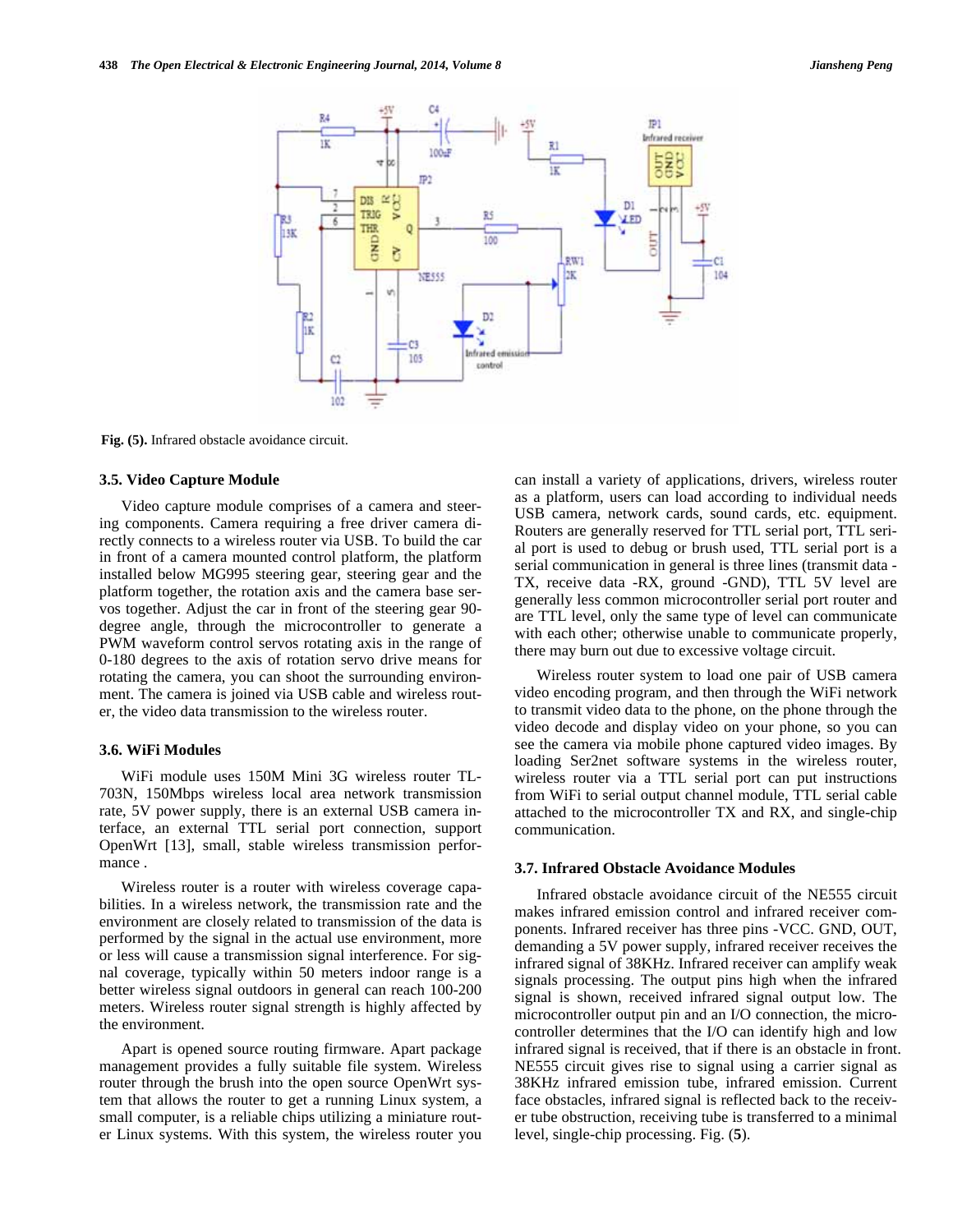

**Fig. (6).** Main program flow chart.

## **4. SOFTWARE DESIGN**

## **4.1. Lower Computer Program Designs**

Lower computer program design is at the heart controller STC11F32XE microcontroller programming in C language as a development language, to achieve lower bit machine timers, serial ports, and each I/O initialization, write microcontroller serial interrupt service routine, received instruction judgment and execution. The main program of the system flows charts shown in Fig. (**6**).

Interrupt service function [14]: Processor after receiving the order to stop the current task to deal with the "urgent", can be viewed as a service. The interrupt service routine is set to write programs need to deal with "urgent."

CPU is executing the program. Suddenly received orders to proceed to deal with something immediately after the completion and return program execution continue just followed the original program execution process. This process is interrupted.

Program to open the serial port interrupt function, when the microcontroller serial data is received, an interrupt request to the CPU, CPU responds to the interrupt, the current

#### *An Intelligent Robot System for Spraying Pesticides The Open Electrical & Electronic Engineering Journal, 2014, Volume 8* **439**

program to mark, then jump to the serial interrupt service routine entry address to begin execution of an interrupt program, such as Fig. (**7**).

## **4.2. PC Programming**

PC control software is an android phone. The PC is designed to create an android application in the Eclipse development environment. PC is communicating through TCP (Transmission Control Protocol) / UDP (User Datagram Protocol) communication and routers to send data to a wireless router using the Socket connection, the PC is the Client (client) mode, the router is Server (server) mode. Phone is the client, the phone sends commands through the different buttons different commands sent to the router via WiFi, the router sends video data to the mobile consumer, mobile phones and routers to achieve a two-way data exchange.

Control software development in the Eclipse development environment designed to Java language-based, objectoriented development approach. Display interface design system, a first add the video decoding processing function, the wireless router receives the encoded video is decoded, the whole screen is displayed, the control keys to add the appropriate interface, respectively, to control the production of a response function, the response function preparation of data processing functions, and send commands. Adding camera features in the design, you can set the video address and view the corresponding button to provide commands. Phone video interface is shown in Fig. (**8**).

On the phone you can see the camera shooting video, you can rotate the camera by sliding the control bar to the right of control, observe the surrounding environment; the surrounding environment based on the video display, four touch the lower left corner of the front and rear left and right direction keys can control the robot walk in designated location; ready to begin spraying operations, observe the height of the spray object, up, down two buttons to adjust the spray head to the right height; bottom right and left turn buttons can control the spray direction, in order to protect the device, when the spray head is rotated to the maximum angle, turn left and right buttons on the spray head can not continue for more deflection; after adjusting well, spray the top right of the switch can start spraying, click again to end the spray switch spray. There is a middle of the uppermost pumping switch, there is no liquid medicine barrel, when the suction tube into the drug pool, it could be clicked the button to the water bucket, and click again to stop pumping. Top in the middle there are a WiFi connection and testing of camera lights.

## **5. TEST RESULTS AND ANALYSIS**

#### **5.1. Working Time Test**

Working time test carried out in the nursery, the robot installed sprayed with water, connected to the robot Android phone wireless router WiFi network, using a mobile phone to control the robot into the garden in the middle of the concrete floor about 30cm width of the channel, according to the environment around the spray head adjustment to a suitable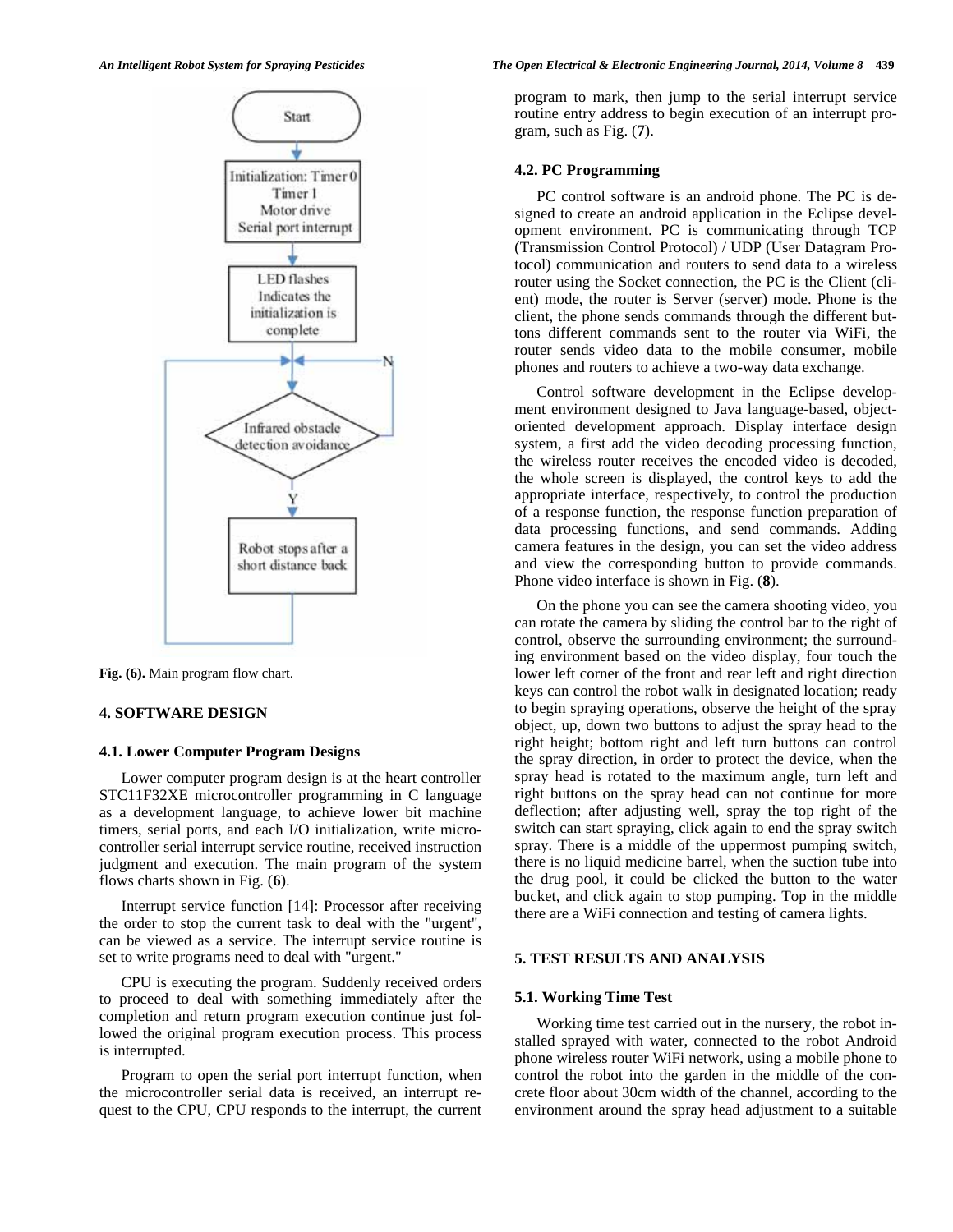

**Fig. (7).** Serial interrupt service routines.



**Fig. (8).** Phone video effects.

height and began to open the pump spray job. Robot thinks i need a nickel - cadmium (Ni-Cd) batteries and a lead-acid battery powered. Nickel - cadmium battery to the car during the work group and the left motor supplies power, lead-acid batteries to provide the core of the system board and the pump power, the experiment the robot can continue to work in one hour.

By the time the test experimental robot, the robot power supply system to ensure the robot has relatively long working hours, to guarantee the completion of certain spray robot workload. However, if you want to get a longer working time, you can improve the motor-driven mechanical structure, reducing the friction loss, the use of more efficient pumps and other ways to work longer hours.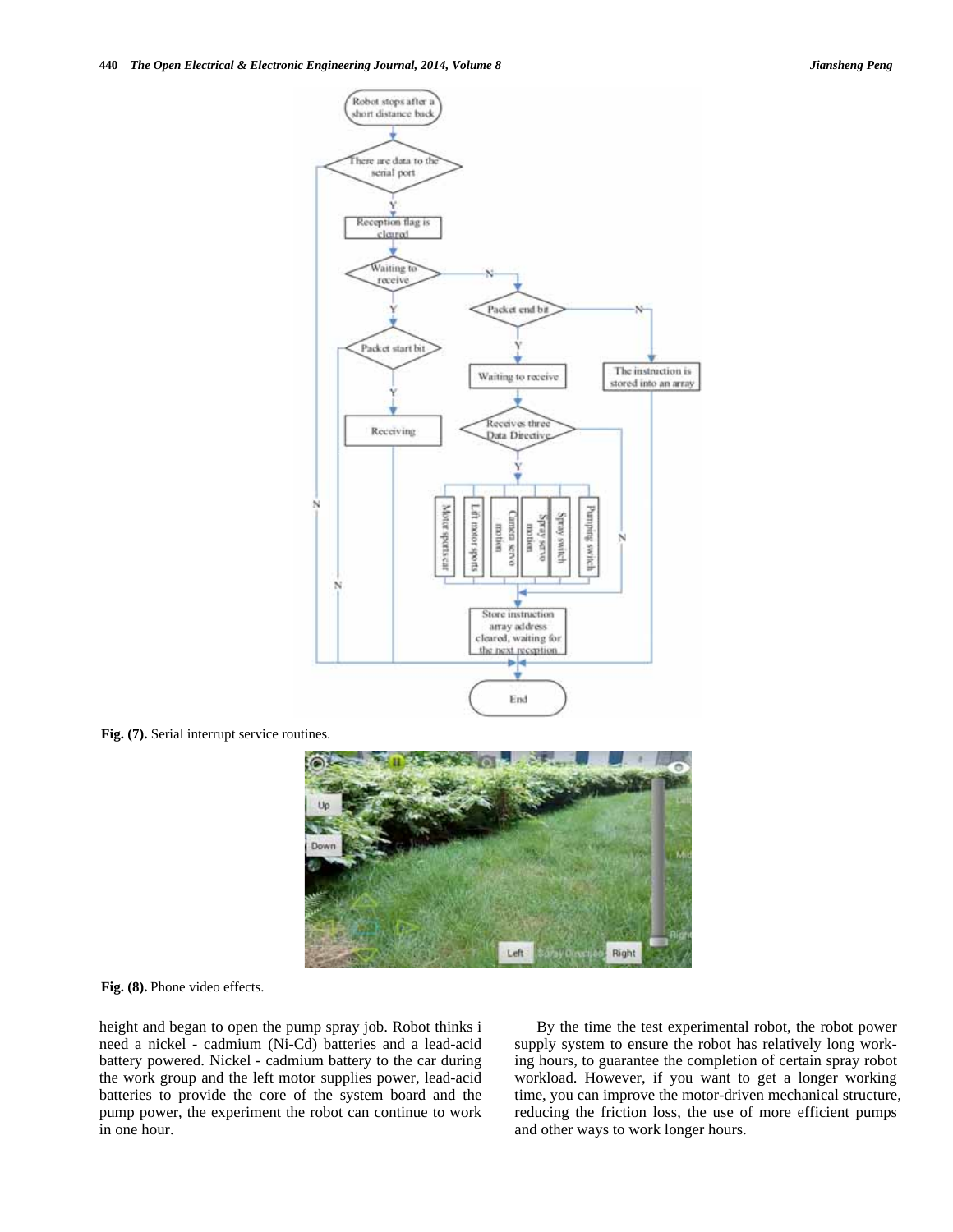

**a** 



**b** 



**c** 

**Fig. (9).** Robot performance testing in a variety of road.

## **5.2. Robot Performance Testing In A Variety Of Road**

Robots can be on concrete, mud, gravel, grass driving, you can speed humps on the road, you can function on a 30 degree slope. Cement or mud in the plane of the floor can be kept fast walking speed, the robot can be smoothly gravel and grass by the robot which is the main advantage of the use of the crawler body, and the crawler belt vehicle can enhance the adaptability of the ground complex. The width of the robot body 22cm, flexible walking adaptable has been shown by Fig. (**9**).

By road adaptive testing experimental robot, the robot on a variety of complex terrain encountered in the actual work environment can be a good deal. Robotic crawler body is increased and the ground contact area, can be solved in the

conventional wheeled vehicle other loose gravel and grass ground running wheel and cannot be easily subsidence problems. When the ramp driving motor is enough power to climb, but the slope is greater than 40 degrees when the lift frame due to the higher center of gravity backwards and cause can't travel, can be optimized to increase the nozzle lifting frame and chassis frame resolved.

#### **5.3. Video Shooting Range**

Webcam Video Capture is a key operational aspects spraying robot. Test the camera shooting angle on the grass in front of the car is 90 degrees, the phone can control the camera to photograph video in the range 0-180 degrees. Watch videos in the phone, you can very well be the route of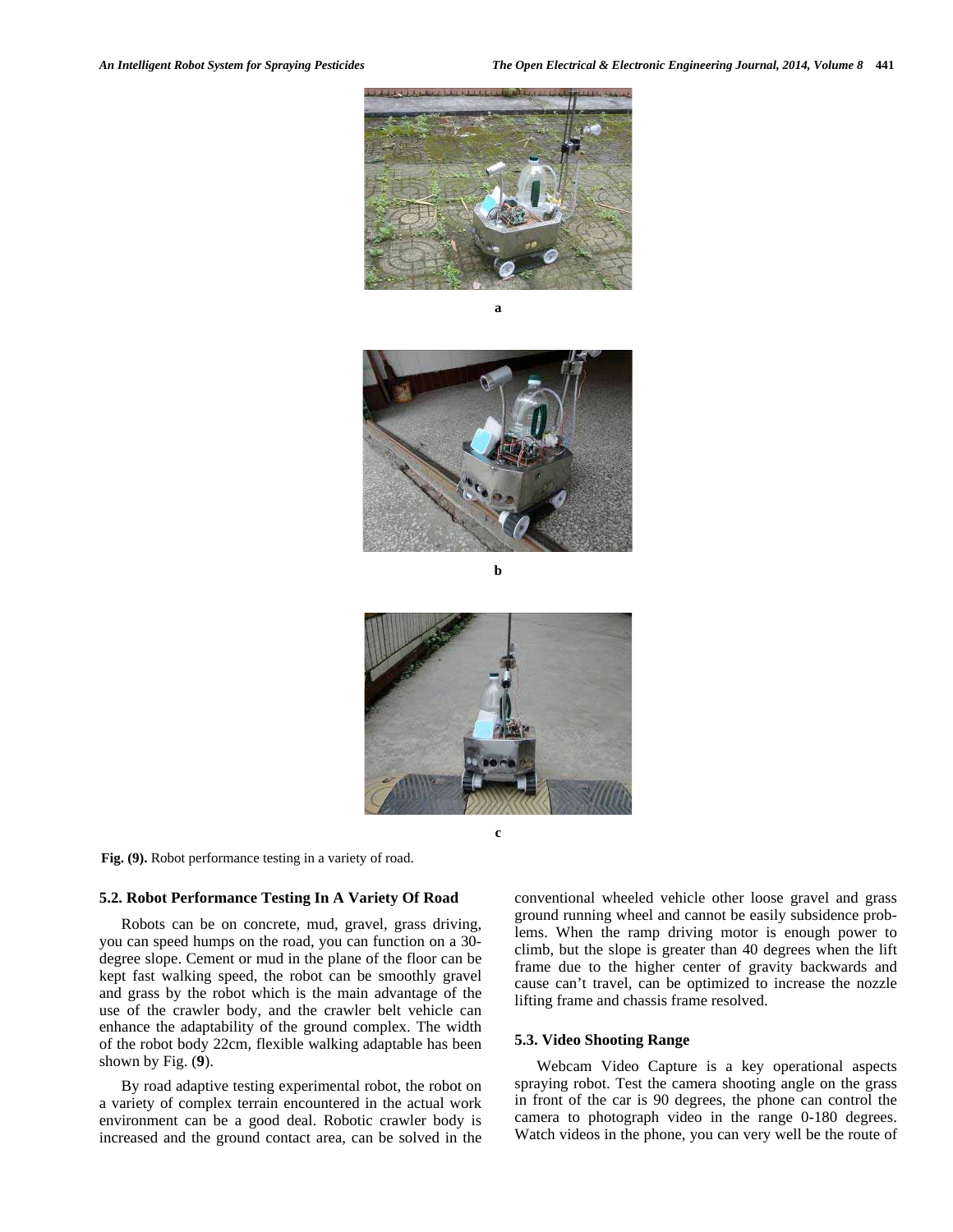

**a** 



**b** 



**Fig. (10).** Video shooting range.

the robot environment, to control the car and walk forward in accordance with the actual situation of the plants was sprayed job. The actual transmission test operation found that when the distance between the phone and the robot control terminal to get a good video display effect within 40 meters, within 70 meters of video updates slow, but the end of the phone to control the robot control commands are still normal Fig. (**10**).

Video transmission test, the robot is installed 180 degrees can adjust the camera to get a larger visual range, smooth video transmission 30 m distance to meet the actual operation of the application, the camera real-time transmission to the phone intuitive video shown to the staff of the real-time operation of the robot remote there are a great help, reducing the staff misuse of the robot.

#### **5.4. Spray Range Test**

Spray test in the nursery, the pumps work force dedicated, pesticide spray nozzle of the spray water can get good results, fog can be evenly sprayed on the seedlings, high working efficiency. Nozzle height adjustment saplings according to the appropriate height, control spray head turned to the left, to the left of the completion of the spray saplings, then stop spraying, the spray nozzle to the right of the open switch spray. Video control car moves forward, continue to move forward spray job Fig. (**11**).

Measuring the distance of the farthest injection 130cm, the spray angle can be controlled at 30-150 degrees, an angle of the spray area of 0.88m2. You can make saplings drenched wet leaves, spray and humidity appropriate to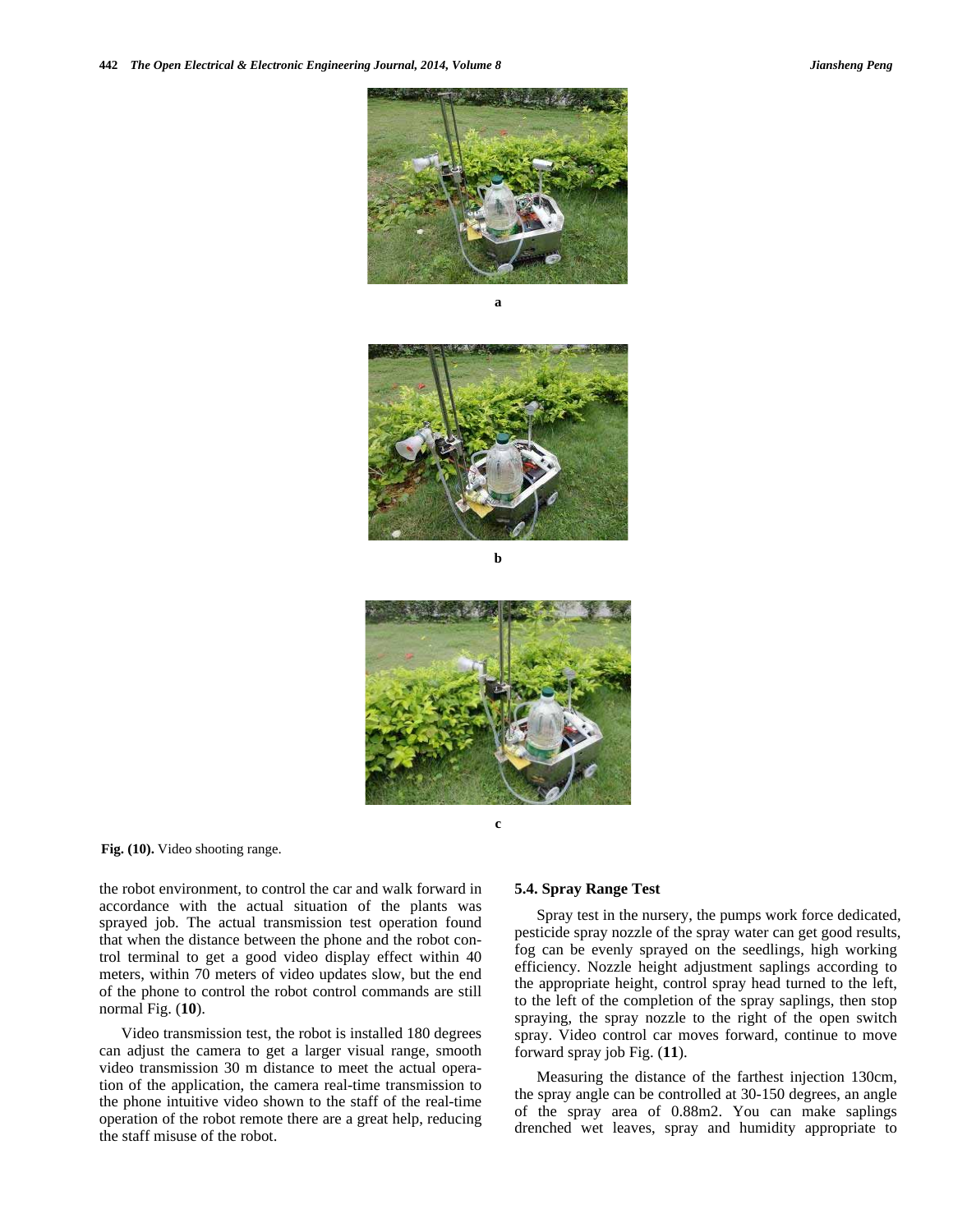



**b** 

**Fig. (11).** Spray range test.

achieve the spray job requirements. Bottle was full of water (1.8L), a bottle of water after spraying took 3 minutes 07 seconds, indicating that much spray volume per unit time.

Spray test results, fine mist spray nozzle uniform mist falling on crop moisture evenly appropriate. Meanwhile, the vertical angle of the nozzle can achieve great height 35cm plane rotation and movement in the distance can be made on both sides of the robot 130cm full coverage spray job. To get a better spray effect, you are required to spray the robot's operating personnel to be flexible in place. This can also serve as automatically adjusted by the system to determine the concentration of the spray system optimization in the future.

#### **CONCLUSION**

An intelligent robot system spraying pesticides, to control the robot through a wireless alternative to manual completion of crops spray test, reducing direct exposure to pesticides and the human body, reduce pesticide harm to people, and improve production efficiency. In STC11F32XE microcontroller as the core controller, anti-interference ability, low prices. By good, can be different terrain, different heights crops by spraying operation tests show that a certain protective, practical, mobile robot, better spray effect at the right working environment, such Its low cost, ease of handling and easy maintenance and other characteristics of individuals with a broad market in agricultural production.

#### **CONFLICT OF INTEREST**

The author confirms that this article content has no conflicts of interest.

## **ACKNOWLEDGMENTS**

The authors are highly thankful for the Guangxi Natural Science Foundation (ID: 2013GXNSFBA019282) , Research Program of science at Universities of Guang Xi Autonomous Region (ID: ZD2014112 , 2013YB205) , This research was financially supported by the project of outstanding young teachers' training in higher education institutions of Guangxi, Guangxi Colleges and Universities Key Laboratory Breeding Base of System Control and Information Processing.

#### **REFERENCES**

- [1] Z. Zhang, and Y. Liu, "Effects of chemical pesticides on human health" *Shanghai Journal of Preventive Medicine*, vol. 15, no. 8, pp 383-384, 2013.
- [2] N. Dai, "Development and application of Agricultural Robot," *Agricultural Research*, vol. 31, no. 2, pp. 241-243, 2009.
- [3] X. Zhao, "The main application of intelligent robot in the field of agriculture automation", *Chinese Agricultural Science Bulletin*, vol. 26, no. 10, pp. 360-364, 2010.
- [4] R. Berenstein, O. B. Shahar, A. Shapiro, and Y. Edan, "Grape clusters and foliage detection algorithms for autonomous selective vineyard sprayer", *Intelligent Service Robotics*, vol. 3, no. 4, pp. 233-243, October 2010.